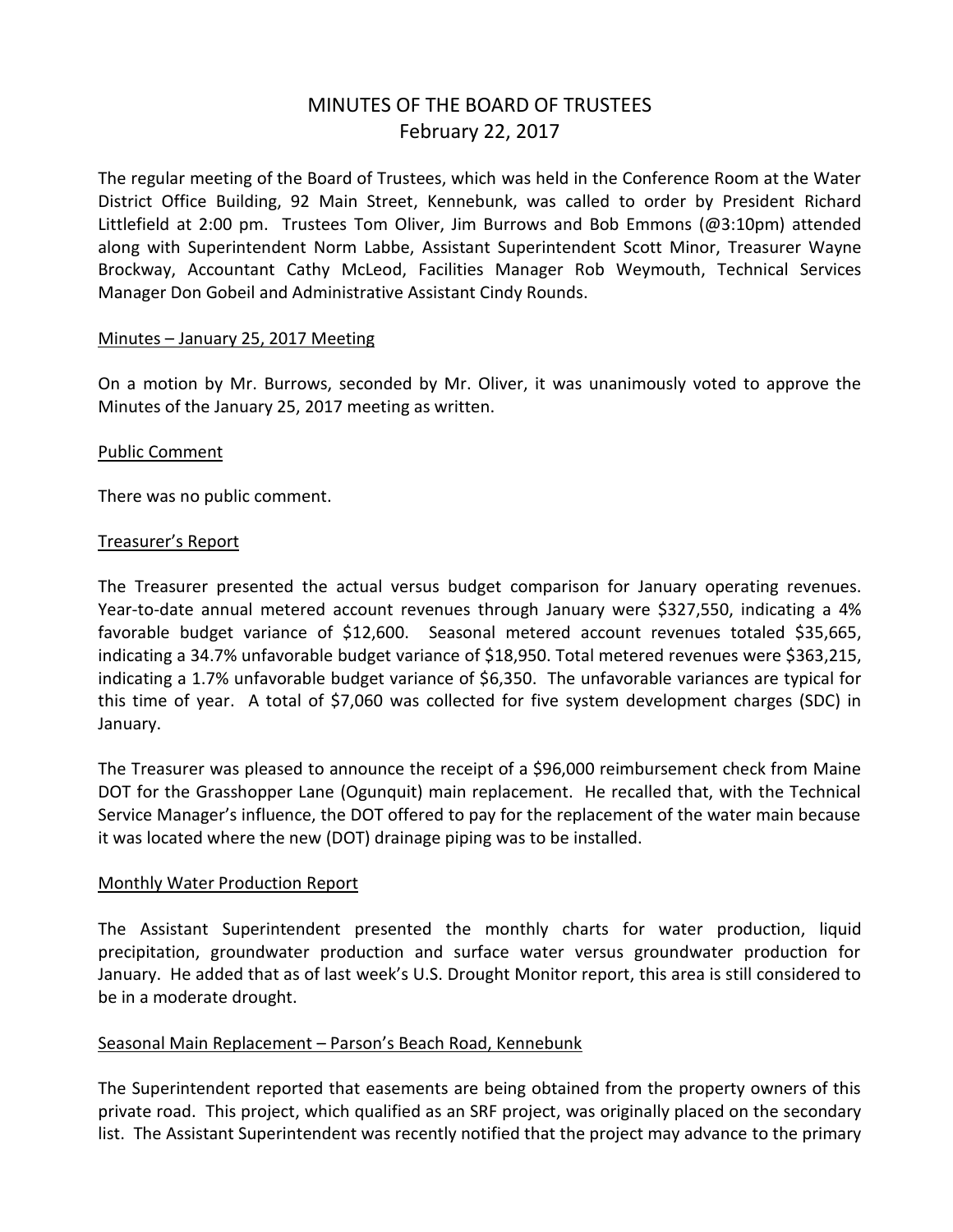list due to the cancellation of some of the other SRF projects on the primary list. A copy of the materials bid results showed Ferguson Waterworks, Inc. was the low bidder (\$11,111.84) with HD Supply Waterworks (\$11,909.78) and Team EJP, Inc. (\$12,030.88) also submitting bids. This project is anticipated to commence in mid-March.

## Main Replacement – Shore Road, Ogunquit

The Technical Services Manager reported that an outside contractor will be conducting two days of test boring (for bedrock) along the remainder of the Shore Road project area. A final review of the project design will be done once those results are available. Installation of the main replacement is anticipated to commence in late March.

## Impoundment Dredging

The Assistant Superintendent reported that this project went extremely well. He was pleased to report that the project was completed for about \$25,000 under budget. He summarized the progress saying that once H.B. Fleming installed the coffer dam to divert the brook flow around the impoundment, the District crew drained the impoundment area and undertook the dredging with two excavators and up to six dump trucks, removing over 5,000 cubic yards of material. As hoped, the dredging was completed within five days, partially due to favorable weather conditions and in great part to the proficiency of the District's personnel, which was concurred with by the Superintendent and was further confirmed in a complimentary email from H.B. Fleming.

## Office Renovation Project

The Treasurer reported that the renovation project remains on schedule. He provided a brief summary of the progress to date noting that the project is still expected to be completed by mid-March.

# Main Replacement – Sandpiper Lane, Kennebunkport

The Technical Services Manager reported that Foglio Construction has started this privately financed (325') main replacement following a (weather and ledge) delay from the original start date.

## Employee Vehicle Auction

The Assistant Superintendent reported that an employee auction was held for Trucks 21 and 24 that were not traded in as part of the recent truck purchases. He was pleased to report that the trade-in (reserve) amount of \$4,650 for both trucks was exceeded by \$1,175.

## Capital Budget Modification Requests

The Superintendent outlined two proposed modifications to the 2017 Capital budget. The first related to the office building roof shingle replacement project that was originally budgeted (at \$12,000) and scheduled for 2016. It was not completed or invoiced until earlier this year. Following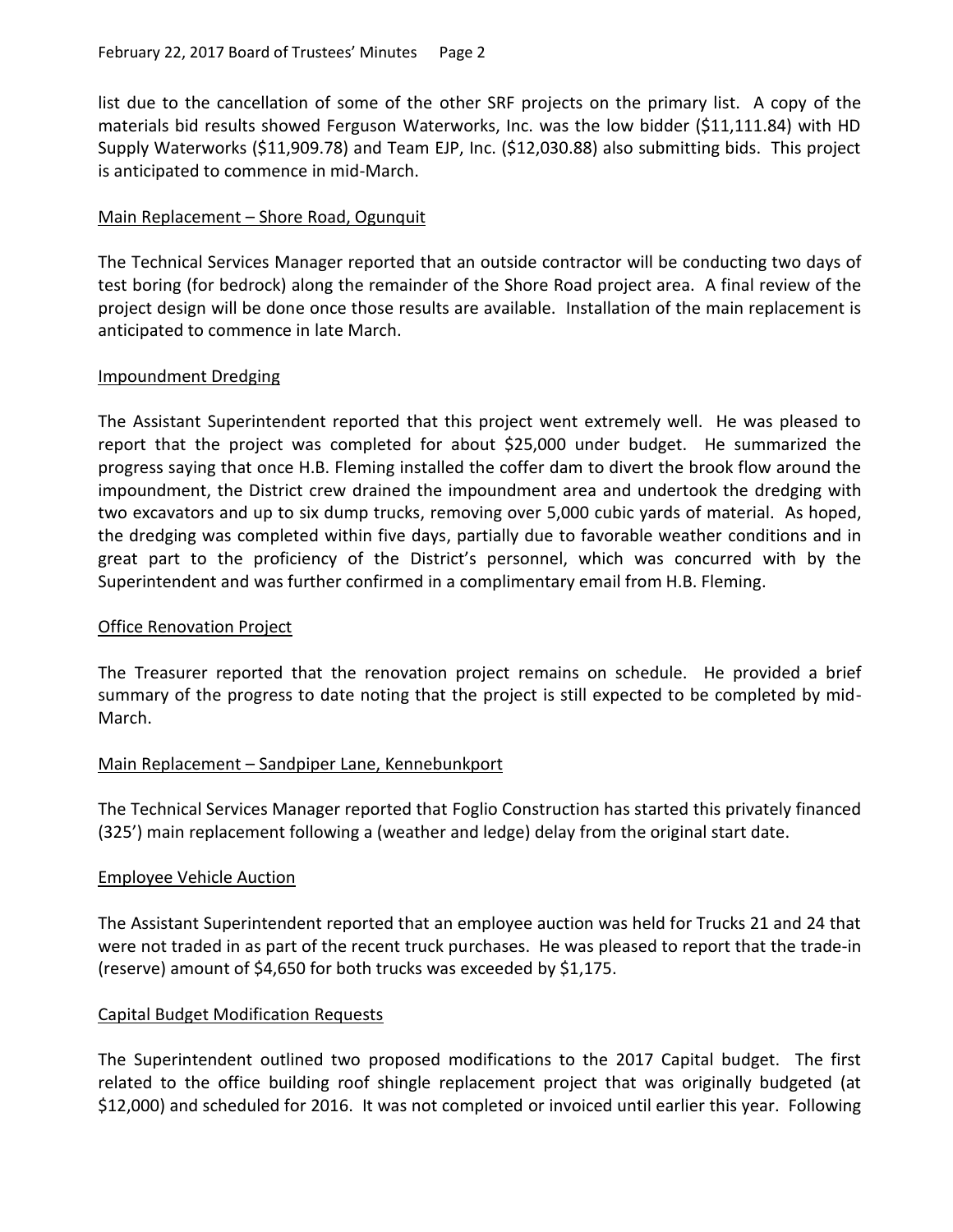a discussion with the contractor, the scope of the project was expanded to include the replacement of the rear wing of the building. A \$7,000 modification is being requested.

On a motion by Mr. Oliver, seconded by Mr. Burrows, it was unanimously voted to modify the 2017 Capital budget by \$7,000.

The second item related to the budgeted water pressure modifications relating to the Arundel Seasonal Cottage project, which is adjacent to District property that is slated for a future water tank site. He explained how the scope of this project is changing to assure adequate flow and pressure for the fire suppression system in the community center building. Although a formal budget modification is not being requested at this time, the Superintendent wanted the Board to understand that some of the budgeted funds would be applied toward a modification of the fire protection system for the complex's community center building.

# Main Extension – Dyke Road and Route 9, Kennebunkport

Background: This item is connected to a previous Maine Public Utilities Commission (MPUC) Docket No. 2007-154 case involving an exemption to Chapter 65, allowing the Mills Road Water Association (which includes this applicant) to install a seasonal water main along this route.

Connecting to the end of the existing 12-inch main along Dyke Road in Kennebunkport at a point approximately 1,600 feet westerly of the intersection of Dyke Road and Kings Highway, install approximately 2,050 feet of 8-inch seasonal main westerly along Dyke Road to the intersection of Dyke Road and Mills Road (Route 9), thence continuing from the intersection of Dyke Road and Mills Road, install approximately 1,700 feet of 6-inch seasonal main southerly along Mills Road, ending at the Sandy Pines Campground.

Reference is made to Sheet No. D-7 of the KKWWD GIS Distribution System maps.

The applicant, TSFP A MAINE GENERAL PARTNERSHIP, will be required to deposit \$7,920, plus furnish *all* trench, *all* material and *all* labor to complete the installation in accordance with Water District specifications.

## Main Extension – Olde Port Village, Kennebunkport

Connecting to the existing 12-inch main along North Street in Kennebunkport at a point approximately 220 feet northeasterly of the intersection of North Street and Locke Street, install approximately 6,160 feet of 12-inch main generally easterly and northeasterly along Bass Cove Lane, ending at an existing 12-inch main located along School Street in Kennebunkport at a point approximately 225 feet northeasterly of the intersection of School Street and Bailey Court.

ALSO, connecting to the proposed 12-inch main along Bass Cove Lane at a point approximately 2,900 feet easterly of the intersection of Bass Cove Lane and North Street, install approximately 520 feet of 8-inch main northerly along Lobster Pot Lane, ending at a cul-de-sac.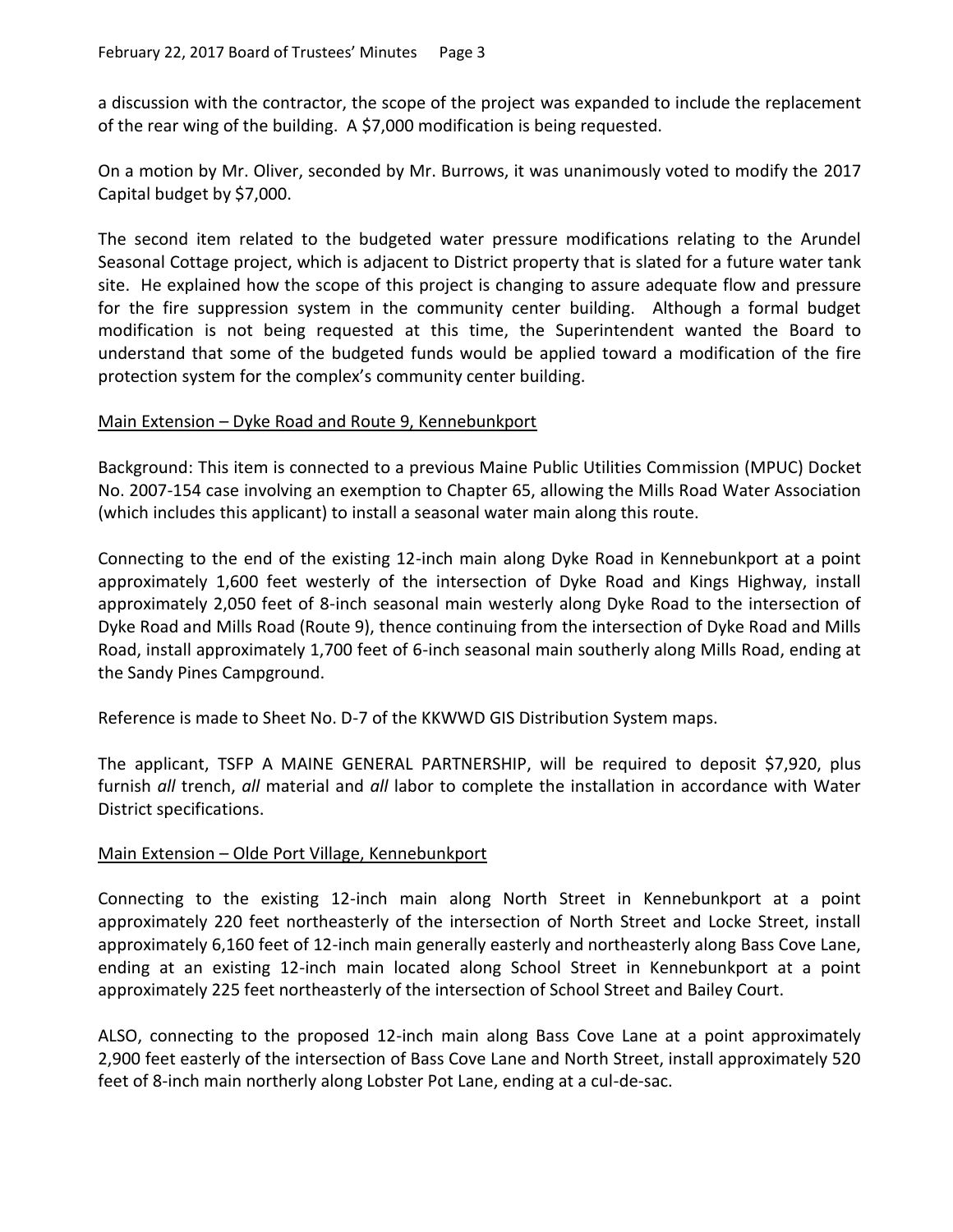ALSO, connecting to the proposed 12-inch main along Bass Cove Lane at a point approximately 4,000 feet easterly of the intersection of Bass Cove Lane and North Street, install approximately 270 feet of 8-inch main southeasterly along Buoy Terrace, ending at a cul-de-sac.

ALSO, connecting to the proposed 12-inch main along Bass Cove Lane at a point approximately 4,020 feet easterly of the intersection of Bass Cove Lane and North Street, install approximately 450 feet of 8-inch main northerly along Trawler Terrace, ending at a cul-de-sac.

Reference is made to Sheet No's. 4 & 5 in a plan set entitled, '*OLDE PORT VILLAGE* – *49 North Street, Kennebunkport, Maine*, prepared by Mitchell & Associates, dated February 8, 2012.

The applicant, CDMK LLC c/o Thomas Macone, will be required to deposit \$15,840, plus furnish *all* trench, *all* material and *all* labor to complete the installation in accordance with Water District specifications.

# Kennebunk River Well

The Superintendent provided an update and an outline of a study that will determine the effectiveness of granular activated carbon to remove the trace amounts of perfluorinated compounds (PFCs) in the Kennebunk River well supply. The study will also help determine the cost to implement full scale treatment of the Kennebunk River well if necessary. He reported that as a precautionary measure the Kennebunk River well was shut down yesterday. The District is working closely with the Drinking Water Program, the Department of Environmental Protection and the U.S. Department of Agriculture as they review the scope and potential remediation of the contamination. The Superintendent will be meeting with DEP staff in Augusta tomorrow. The topic of PFC contamination is becoming a nationwide issue, including the recent discovery of PFCs in the City of Portsmouth's water wells at the former Pease Air Force base.

## **Other Business**

- The Superintendent reported that former Superintendent Dave Sweet has been hospitalized in the intensive care unit for three weeks due to a heart issue; his condition remains guarded.
- Water Rate Comparisons The Assistant Superintendent reviewed graphs generated from Maine PUC data that illustrated the District's placement within the list of Maine's water utility rates. They indicated that the District ranks 22nd (out of 145 water utilities) for 1,200 cubic feet, 52nd for 2,000 cubic feet and 92nd for 4,000 cubic feet. Another chart displayed a comparison of the typical quarterly bill versus inflation since 1983.
- Kudos letter The Superintendent was pleased to read a customer letter complimenting the District staff on the recent newsletter saying it was well written, professional in appearance and very informative.
- Winter Outing The Superintendent informed the Trustees that final arrangements have been made for the Winter Outing which will be held on Saturday, March 25<sup>th</sup> at the Village by the Sea Conference Center in Wells.